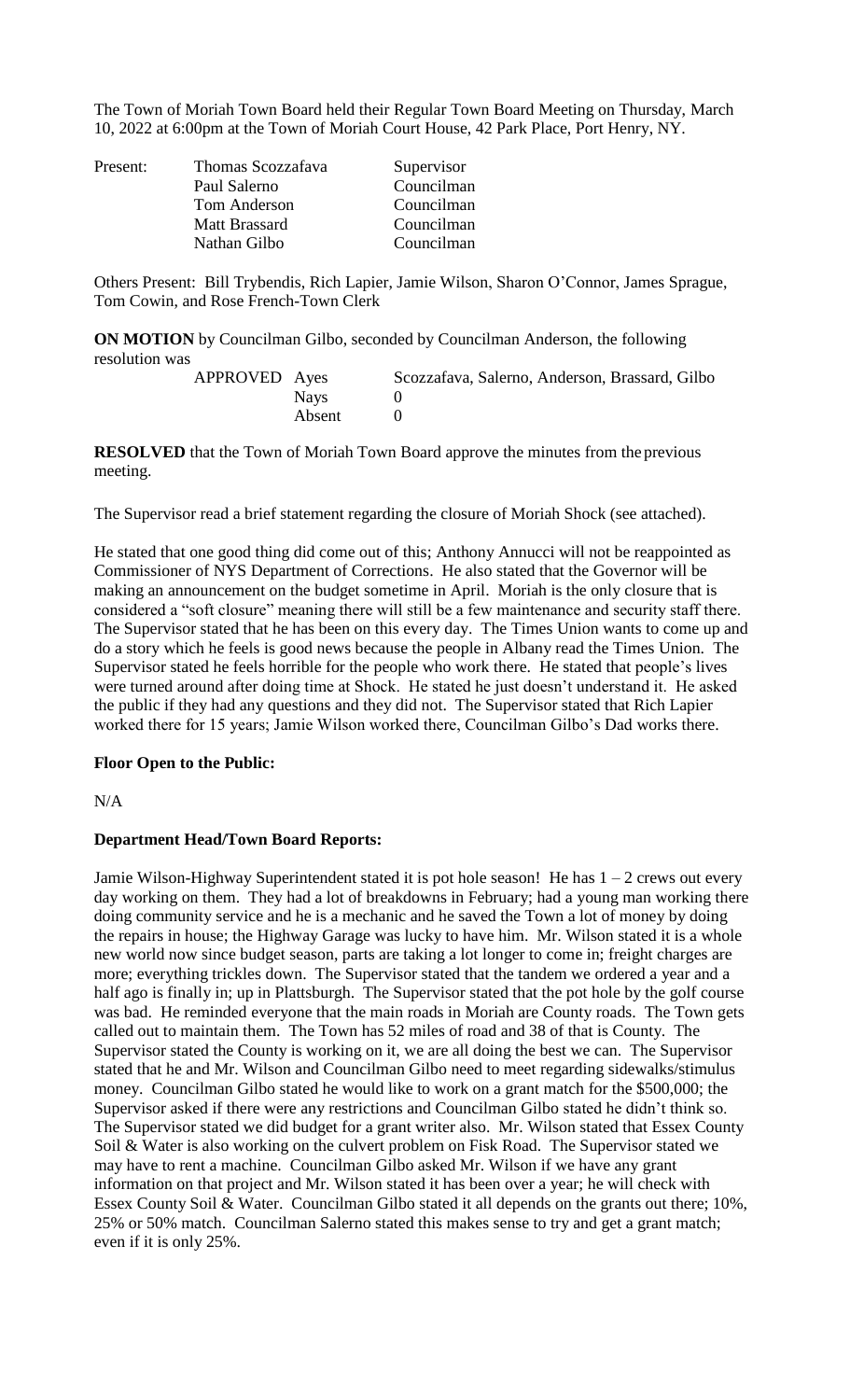Rich Lapier-Building Codes reported he issued one permit for February and he completed 24 hours of training for the year.

Tom Cowin-Building & Grounds reported this will be his first spring here; sounds like he will be busy. The Supervisor stated he met with Tom and went over some projects. Roadside clean-up will be an issue this year because we don't have the inmates anymore. The Supervisor stated we will need to really push adopt a highway this year. Jamie Wilson stated that roadside garbage is an issue; found some names in garbage they picked up and also found a dumping area in the woods. The Supervisor stated that Mr. Wilson did his part, found names, reported it to the police and if they do their job it will be up to the Court. Councilman Gilbo asked what the fine is and the Supervisor stated \$500.

Councilman Gilbo stated he and Rich Lapier did some interviews for Campsite Laborer.

**63. ON MOTION** by Councilman Gilbo, seconded by Councilman Salerno, the following resolution was

| APPROVED Ayes |        | Scozzafava, Salerno, Anderson, Brassard, Gilbo |
|---------------|--------|------------------------------------------------|
|               | Nays   |                                                |
|               | Absent |                                                |

**RESOLVED** to hire Neal Larkin as full time campsite laborer for 2022 season; 40 hours per week, hire Robert Clark as full time campsite laborer for 2022 season; 40 hours per week and hire Kenneth Bobbie as part time campsite laborer for 2022 season; 20 hours per week.

Discussion: Councilman Gilbo stated he knows that upkeep of the bathrooms/hygiene was an issue last year. The Supervisor thanked Councilman Gilbo and Rich Lapier for doing all the interviews.

Councilman Gilbo stated he supports having a NYS Police sub-station in the Town of Moriah; he just wants to make sure that we are going to get something out of it; like extra coverage; he would like to look at the lease agreement. The Supervisor stated the only reason we are entertaining the idea of a sub-station is for more coverage. The Supervisor stated they would report here for work; the hours they are here we need to find out. Councilman Salerno asked if they would be for here and Crown Point and the Supervisor stated he assumed they would cover Moriah and Crown Point, he is not positive, they NYS Police will have to answer that. Councilman Brassard stated that question will be asked at the meeting next Wednesday.

Councilman Anderson stated the ski program is winding down; was very successful; was a learning curve; will do a few things differently next year. Councilman Anderson reported we will move forward with the summer program once we get the ok from BOCES. Councilman Gilbo asked if the construction will still be going on next year at MCS. Councilman Anderson stated no, as long as everything comes in it should be finished this year.

**64. ON MOTION** by Councilman Anderson, seconded by Councilman Brassard, the following resolution was

| APPROVED Ayes |        | Scozzafava, Salerno, Anderson, Brassard, Gilbo                                                     |
|---------------|--------|----------------------------------------------------------------------------------------------------|
|               | Navs   |                                                                                                    |
|               | Absent |                                                                                                    |
|               |        | $\rm{DECOL}$ VED to him $\rm{Stavi}$ $\rm{Dollzovi}$ as Director of the 2022 Summer Vouth Dreament |

**RESOLVED** to hire Steve Pelkey as Director of the 2022 Summer Youth Program.

Discussion: Councilman Anderson stated that at next month's meeting will have recommendations for the other 3 administrators. Will hire students in May.

Councilman Brassard met with Bill Cook-Bulwagga Bay Manager and the Supervisor about campsite rules. Bill Cook has had several campers ask him if they can rent an adjacent site to make their site bigger. The Supervisor said no, he feels as long as we have a waiting list, those people should be offered a site first. He also stated that if a local person wants a site and see's one open they will question why it isn't rented. Councilman Gilbo asked how long it has to remain vacant; he feels the more rules we have the more loop holes there will be. The Supervisor reported that Bill Cook said we are talking about 5 sites; it would be to expand an existing site. Councilman Gilbo asked if there was a waiting list and the Supervisor stated we have 41 people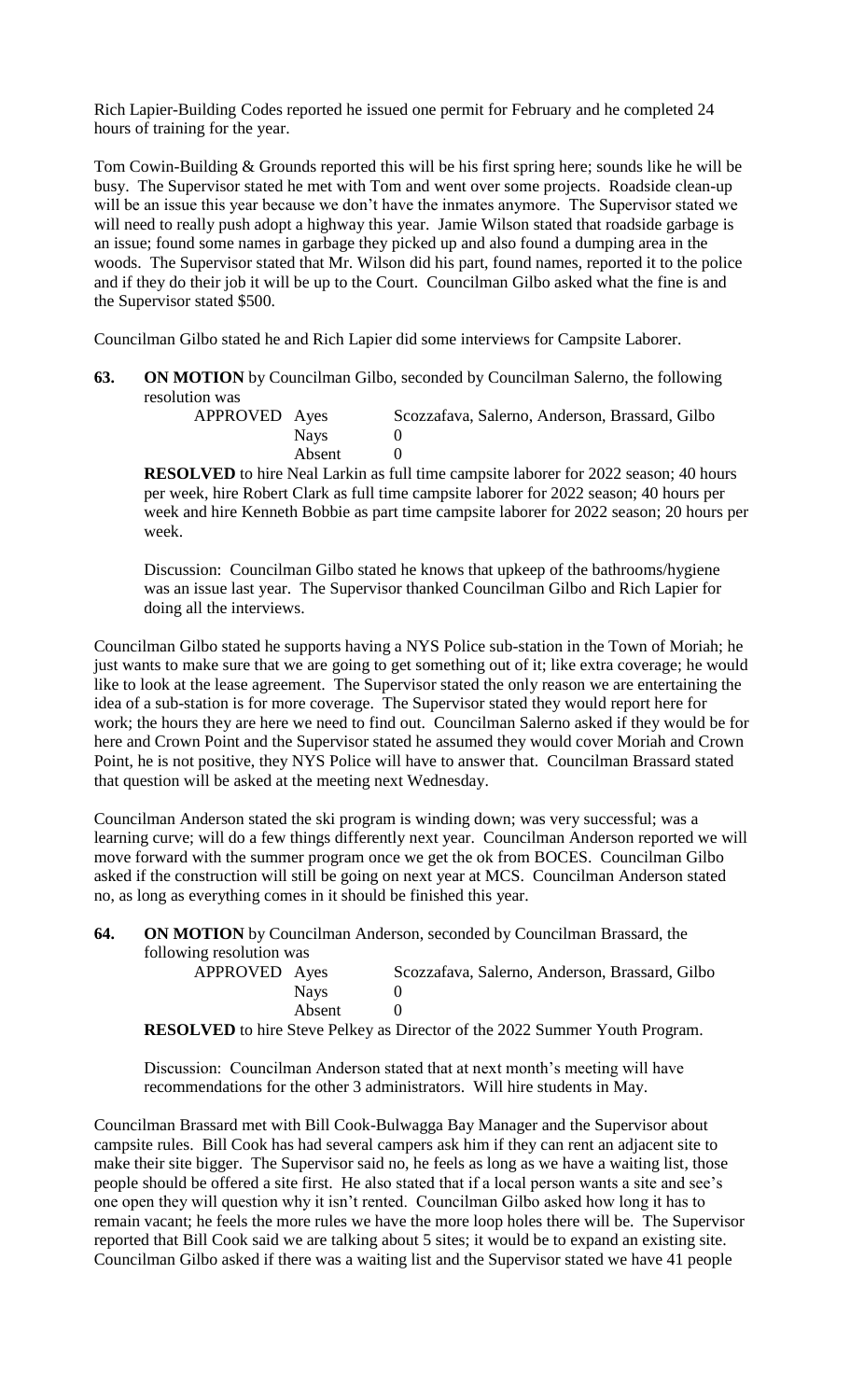on a waiting list. The board was in agreement that the site should be offered to the next person on the waiting list.

Councilman Brassard reported that we have a camper that has mobility issues; can they use a golf cart. The Supervisor and the Board were in agreement with this as long as they can prove the disability. He also stated that Bill Cook will have to keep a handle on it.

Councilman Brassard also reported that we have 25 transient sites and 41 people on the waiting list. Should we give up some transient sites and make them seasonal. The Supervisor doesn't feel we should give up transient sites in case local people want to camp. Councilman Salerno stated that transient sites are packed over holiday weekends. The Supervisor asked if the Board wanted to reduce the number of transient sites and Councilman Gilbo and Councilman Anderson both stated we need more information on the transient sites; how much we made last year on them etc. Councilman Salerno stated we will have more information at next month's meeting.

Councilman Brassard stated he met with Rich Lapier and Councilman Gilbo regarding Chet Woods; he has expressed interest in cleaning the bathrooms at Bulwagga Bay Campsite and Champ RV Park for additional money; \$3,200 for 20 weeks. The Supervisor stated he is there around the clock. The Board was in agreement with this.

**65. ON MOTION** by Councilman Brassard, seconded by Councilman Gilbo, the following resolution was

| APPROVED Ayes |        | Scozzafava, Salerno, Anderson, Brassard, Gilbo |
|---------------|--------|------------------------------------------------|
|               | Navs   |                                                |
|               | Absent |                                                |

**RESOLVED** Assistant Manager will be responsible for cleaning and maintaining the bathrooms and showers at both Bulwagga Bay Campsite and Champ RV Park. There will be an additional THREE THOUSAND TWO HUNDRED FIFTY DOLLARS (\$3,250.00) added to the normal compensation for normal assistant duties for the 2022 season.

Councilman Salerno had nothing to report.

# **Supervisor's Report:**

The Supervisor stated that he and Mr. Wilson met with the County regarding redoing Broad Street. They are reluctant due to the infrastructure in place. The Supervisor reported that Chip Perry stated the water line is fine, it is the sewer and storm main that are an issue. The Supervisor spoke to the County Planning Office regarding CARES Act funding; Port Henry meets the income eligibility requirements; need to get the grant application in by June; need to approve an engineer; maybe the county engineer can do it. The Supervisor stated he is exploring all opportunities.

**66. ON MOTION** by Councilman Brassard, seconded by Councilman Salerno, the following resolution was

| APPROVED Ayes |        | Scozzafava, Salerno, Anderson, Brassard, Gilbo |
|---------------|--------|------------------------------------------------|
|               | Navs   |                                                |
|               | Absent |                                                |

**RESOLVED** to spend up to \$4,000 on engineering services for the replacement of sewer/storm system on Broad Street for CARES Act funding application due in June 2022.

Discussion: Councilman Gilbo asked if it was in the budget for a grant writer and the Supervisor said yes.

The Supervisor stated he spoke to Bruno Mazzotte regarding the sale of the two 9 millimeter glocks the town owns; Mr. Mazzotte doesn't want to do it and we can't just put an ad in the paper to sell them. The Supervisor has a call in to NYS Police Firearms to see what we need to do.

The Supervisor stated we put an ad in The Sun and the Plattsburgh Press regarding bids for a new Senior Citizen Van, bid opening will be at April meeting if we get any.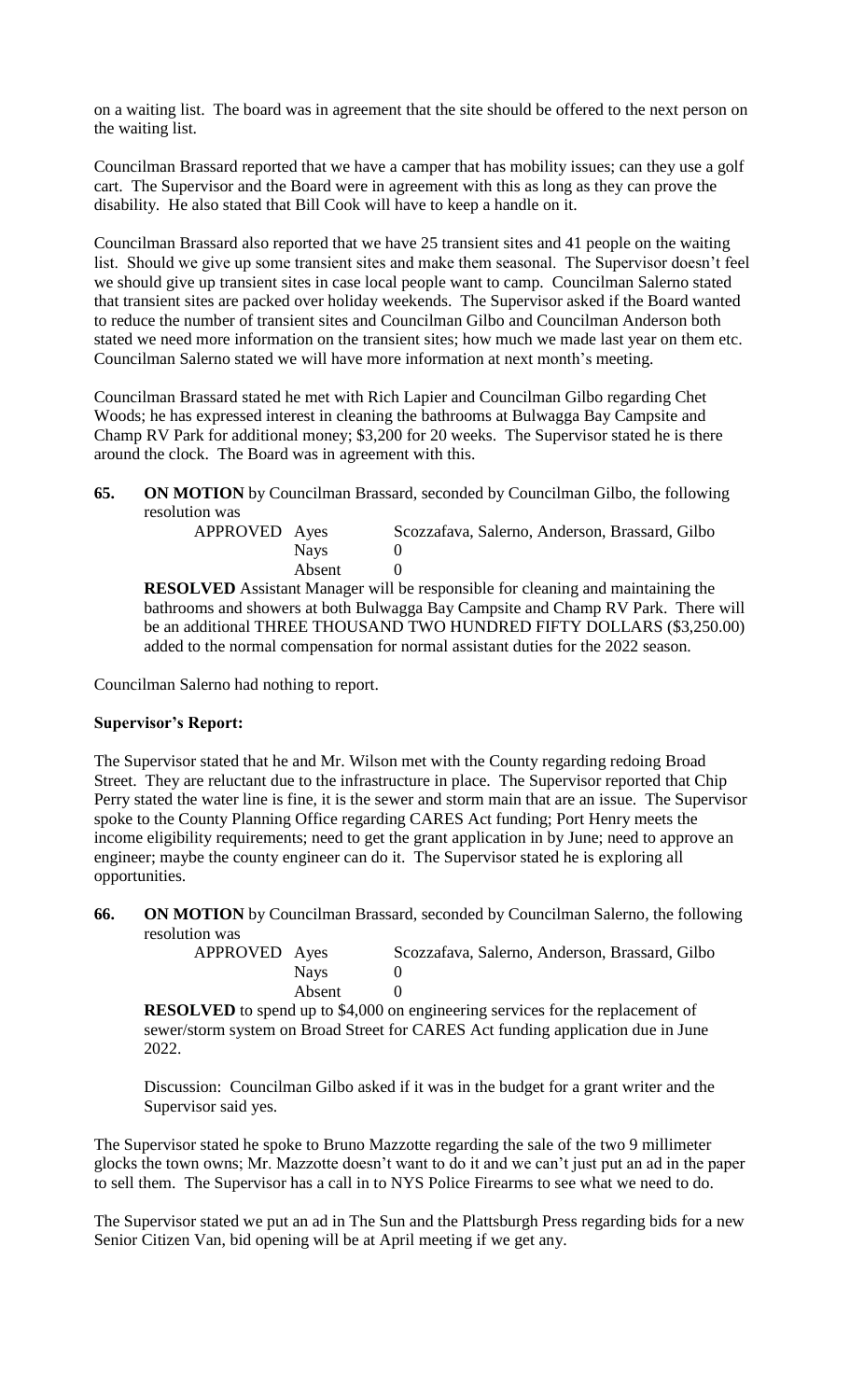The Supervisor stated we are trying to get a stand by generator for the Town Hall; we can't find anybody that has one in stock, will have to just order and wait for it to come in.

The Supervisor stated we still haven't heard on the speed reduction in Grover Hills.

The Supervisor reported that we will receive \$30,000 this year in bed tax money.

The Supervisor stated we are running about the same as far as tonnage goes for trash as we were in 2021.

The Supervisor spoke to the police regarding the charging stations; can't get to them because cars are parked there. Councilman Gilbo stated we need to keep at least one open to see if they are going to get used. Councilman Anderson asked what the fee was and Councilman Gilbo thought it was less than \$10.00 for 300 miles.

### **Resolutions:**

**67. ON MOTION** by Councilman Salerno, seconded by Councilman Brassard, the following resolution was

> APPROVED Ayes Scozzafava, Salerno, Anderson, Brassard, Gilbo Nays 0 Absent 0

**RESOLVED** to transfer James Sprague from the Highway Department to the Transfer Station at a rate of \$22.17 per hour; 40 hours per week.

Discussion: The Supervisor stated Jim Cirrincione will be retiring and we have another employee who is out due to an injury. Councilman Anderson asked if this employee will come back and the Supervisor stated he didn't know. Jamie Wilson stated he met with Jim Cirrincione and Steve Hart; we may need Steve for more hours; the Board was ok with that. The Supervisor stated congratulations to Jim Cirrincione.

**68. ON MOTION** by Supervisor Scozzafava, unanimous second, the following

resolution was

| APPROVED Ayes |        | Scozzafava, Salerno, Anderson, Brassard, Gilbo |
|---------------|--------|------------------------------------------------|
|               | Navs   |                                                |
|               | Absent |                                                |

**RESOLVED** a resolution of appreciation to Jim Cirrincione on is retirement and years of service.

**69. ON MOTION** by Councilman Salerno, seconded by Councilman Brassard, the following resolution was

| APPROVED Ayes |             | Scozzafava, Salerno, Anderson, Brassard, Gilbo |
|---------------|-------------|------------------------------------------------|
|               | <b>Navs</b> |                                                |
|               | Absent      |                                                |

**RESOLVED** authorization to hire AES Engineers to update the "Town of Moriah Collection Evaluation" as required by EFC to keep our eligibility active for EFC funding.

**70. ON MOTION** by Councilman Salerno, seconded by Councilman Gilbo, the following resolution was

> APPROVED Ayes Scozzafava, Salerno, Anderson, Brassard, Gilbo Nays 0 Absent 0

**RESOLVED** authorization to use BOCES for the 2022 Summer Program.

**71. ON MOTION** by Councilman Brassard, seconded by Councilman Anderson, the following resolution was

| APPROVED Ayes |        | Scozzafava, Salerno, Anderson, Brassard, Gilbo |
|---------------|--------|------------------------------------------------|
|               | Navs   |                                                |
|               | Absent |                                                |

**RESOLVED** approval to do transfers in budget as needed.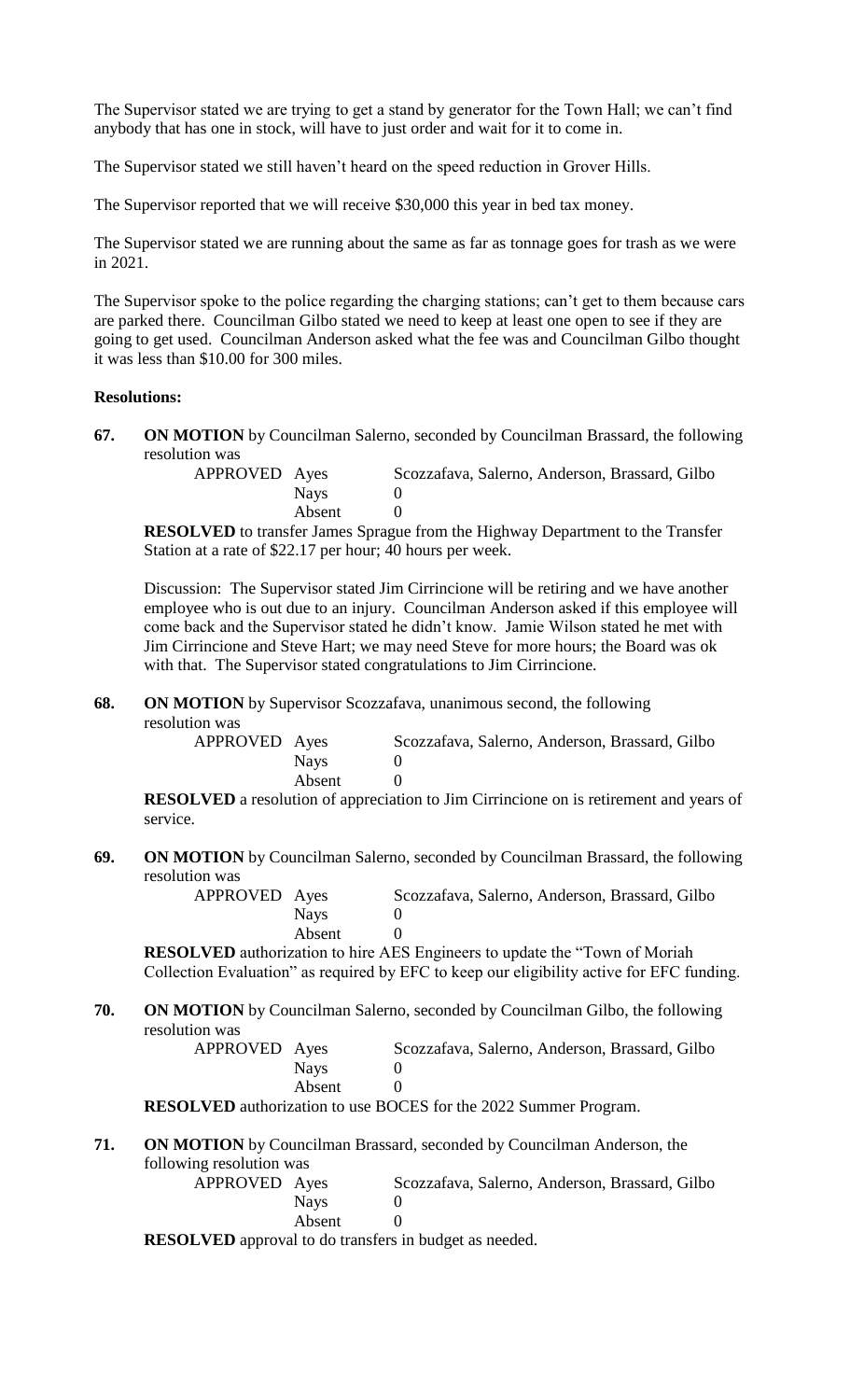**72. ON MOTION** by Councilman Gilbo, seconded by Councilman Anderson, the following resolution was

| APPROVED Ayes |        | Scozzafava, Salerno, Anderson, Brassard, Gilbo |
|---------------|--------|------------------------------------------------|
|               | Navs   |                                                |
|               | Absent |                                                |
|               |        |                                                |

**RESOLVED** approval to do adjustments in water and sewer as needed.

**73. ON MOTION** by Councilman Brassard, seconded by Councilman Gilbo, the following resolution was APPROVED

| Ayes        | Scozzafava, Salerno, Anderson, Brassard, Gilbo |
|-------------|------------------------------------------------|
| <b>Nays</b> |                                                |
| Absent      |                                                |

**RESOLVED** approval of payment of End of Month and Monthly warrants.

### **74. ON MOTION** by Councilman Salerno, unanimous second, the following resolution was

| APPROVED Ayes |          | Scozzafava, Salerno, Anderson, Brassard, Gilbo                                                                                                                                                                                                                                                                                                                                                                                                                                             |
|---------------|----------|--------------------------------------------------------------------------------------------------------------------------------------------------------------------------------------------------------------------------------------------------------------------------------------------------------------------------------------------------------------------------------------------------------------------------------------------------------------------------------------------|
|               | Nays     |                                                                                                                                                                                                                                                                                                                                                                                                                                                                                            |
|               | Absent   |                                                                                                                                                                                                                                                                                                                                                                                                                                                                                            |
| 'AT TITR      | $\cdots$ | $\blacksquare$ $\blacksquare$ $\blacksquare$ $\blacksquare$ $\blacksquare$ $\blacksquare$ $\blacksquare$ $\blacksquare$ $\blacksquare$ $\blacksquare$ $\blacksquare$ $\blacksquare$ $\blacksquare$ $\blacksquare$ $\blacksquare$ $\blacksquare$ $\blacksquare$ $\blacksquare$ $\blacksquare$ $\blacksquare$ $\blacksquare$ $\blacksquare$ $\blacksquare$ $\blacksquare$ $\blacksquare$ $\blacksquare$ $\blacksquare$ $\blacksquare$ $\blacksquare$ $\blacksquare$ $\blacksquare$ $\blacks$ |

**RESOLVED** a resolution of condolence to the family of Joe Brennan.

#### **Floor open to the public:**

The Town Clerk asked the Supervisor to remind everyone that we are now charging interest on any late water and sewer payments, we haven't charged interest for 2 years due to COVID.

Sharon O'Connor asked if there was going to be a public meeting to discuss how the stimulus money is spent. The Supervisor stated we can't use it to reduce debt or for lowering taxes. Ms. O'Connor asked if the public would have input on spending the money on sidewalks. The Supervisor stated this money should be used for a capital improvement project; he said the Board won't make any decisions until there is a public meeting. He also stated we could use it for the NYS Police sub-station but he would rather get a bond for it. Councilman Gilbo stated any ideas from the community would be greatly appreciated.

The Supervisor asked Councilman Salerno where we were with the beach house at Port Henry Beach. Councilman Salerno stated he and Rich Lapier will look at it.

The Supervisor reminded everyone there is a special meeting on Wednesday, March 16, 2022 at 6:00pm at the Knights of Columbus in Port Henry on the NYS Police sub-station.

Councilman Brassard reminded everyone to turn their clocks ahead this weekend.

The meeting adjourned at 7:02pm.

### **Abstract Distributions: Claim Numbers:**

 $F_{\text{eff}} = 25, 2022$ 

| $F$ edruary 25, 2022 |             |              |
|----------------------|-------------|--------------|
| General              | \$11,248.52 | 2022/224-262 |
| Highway              | \$3,225.66  |              |
| Water $#1$           | \$1,771.62  |              |
| Water #2             | \$1,287.44  |              |
| Water #3             | \$84.34     |              |
| Water #4             | \$161.38    |              |
| Sewer #1             | \$167.90    |              |
| Sewer#2              | \$106.34    |              |
| March 10, 2022       |             |              |
| General              | \$35,220.93 | 2022-265-373 |
| Highway              | \$40,838.04 |              |
| Water #1             | \$7,114.17  |              |
| Water #2             | \$2,798.61  |              |
| Water #3             | \$3,166.23  |              |